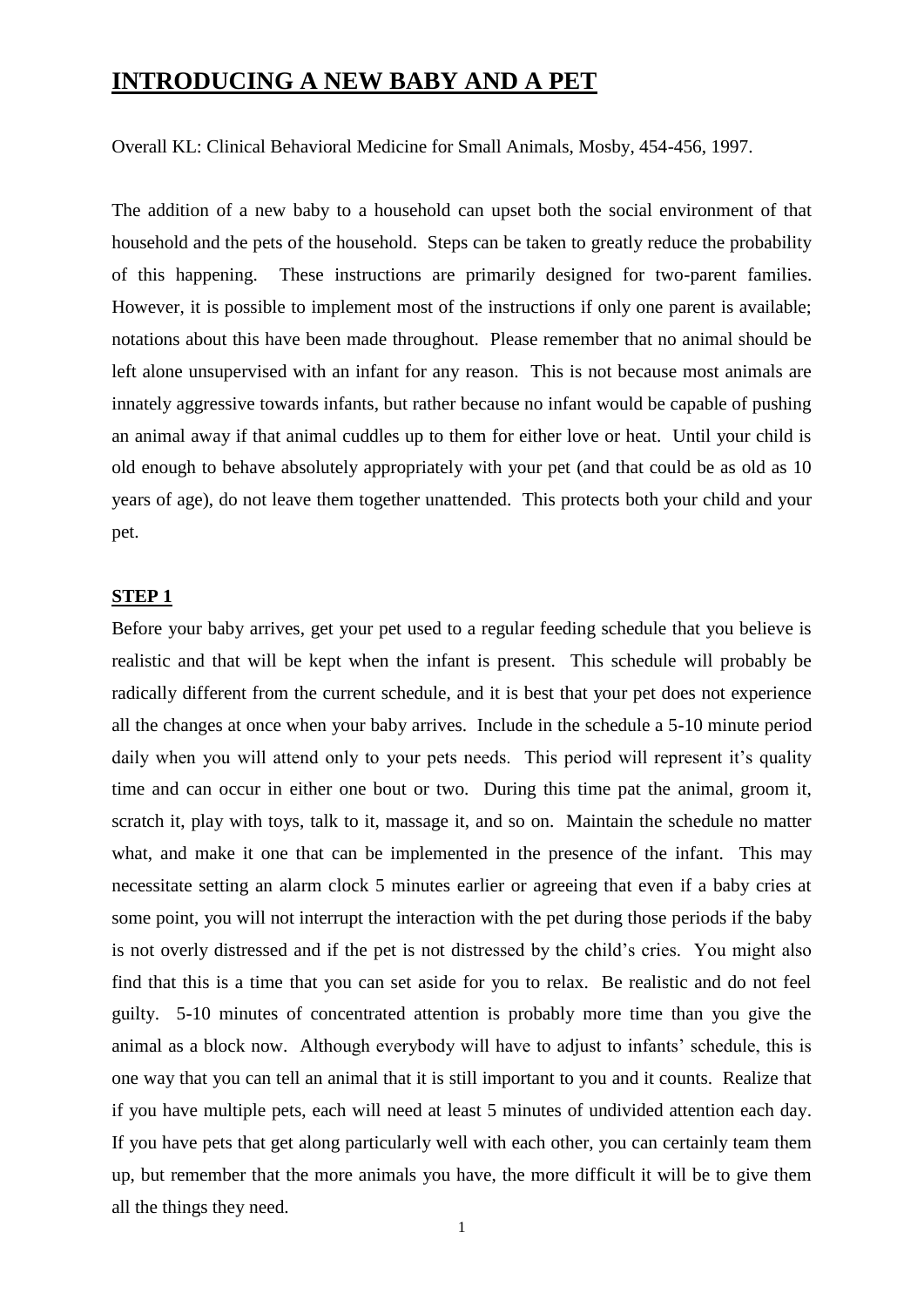# **STEP 2**

Start the dog on a leash-walking schedule that you anticipate can be maintained with a baby. Make your schedule realistic and implement it before the arrival of your child. It would be preferable if the schedule changes could be made as early as possible before the arrival of your child. This is a good time to consider changing the mechanism you use to walk your dog. If you are using a choke collar or a regular buckle collar and the dog does not behave properly instantaneously, now is the time to teach the dog to walk in a head halter (either a Halti or a gentle leader) or to teach it to walk on a no-pull harness (Lupi or Sporn harness). This is the time to get your pet under control so that you are able to take the dog with you everywhere you go with the baby where dogs are welcome. In addition, you do not want to struggle with a baby in a backpack or in a stroller and a dog that is pulling - a potentially dangerous scenario. You may want the protection of the dog, the company of the dog, and the necessary exercise for the dog when you are with the baby. A well-controlled dog will give you this. In addition if you are unable to take the dog everywhere you take the baby, the dog will learn that the baby has displaced it in that role in the family. Although it is inappropriate to use terms such as jealousy when discussing the manner in which the pet treats the baby, any dog or cat will realize that it is not getting the same amount of attention. Pets will also realize that this attention has been transferred to another individual. This phenomenon could then promote attention-seeking behaviors that are designed to be competitive with the attention the infant is now getting. The more often you can exercise the dog (or cat, if the cat enjoys exercise) with the child, the better everyone's relationship will be.

# **STEP 3**

Again, before the baby arrives, allow your pet to explore the baby's sleeping and diaper changing area. For the same reasons discussed previously, do not wholly exclude your dog/cat from every place the baby will be. These areas will provide smells that are interesting to your pet, let them become familiar with them. Let them become accustomed to baby powders, lotions, diapers and other baby objects by sniffing at them. Some pets will paw or nose them. If the dog or cat tries to drag any of the baby items away, correct it by telling it "NO" and ask for the animal to drop it. If you are unable to get the animal to relinquish the item then now is the time to start teaching your dog or cat more appropriate manners such as "sit", "stay", "down", "drop it" etc. If your dog cannot do these before the arrival of your baby then you will have serious problems. Now is the time, whilst you still have it, to address this.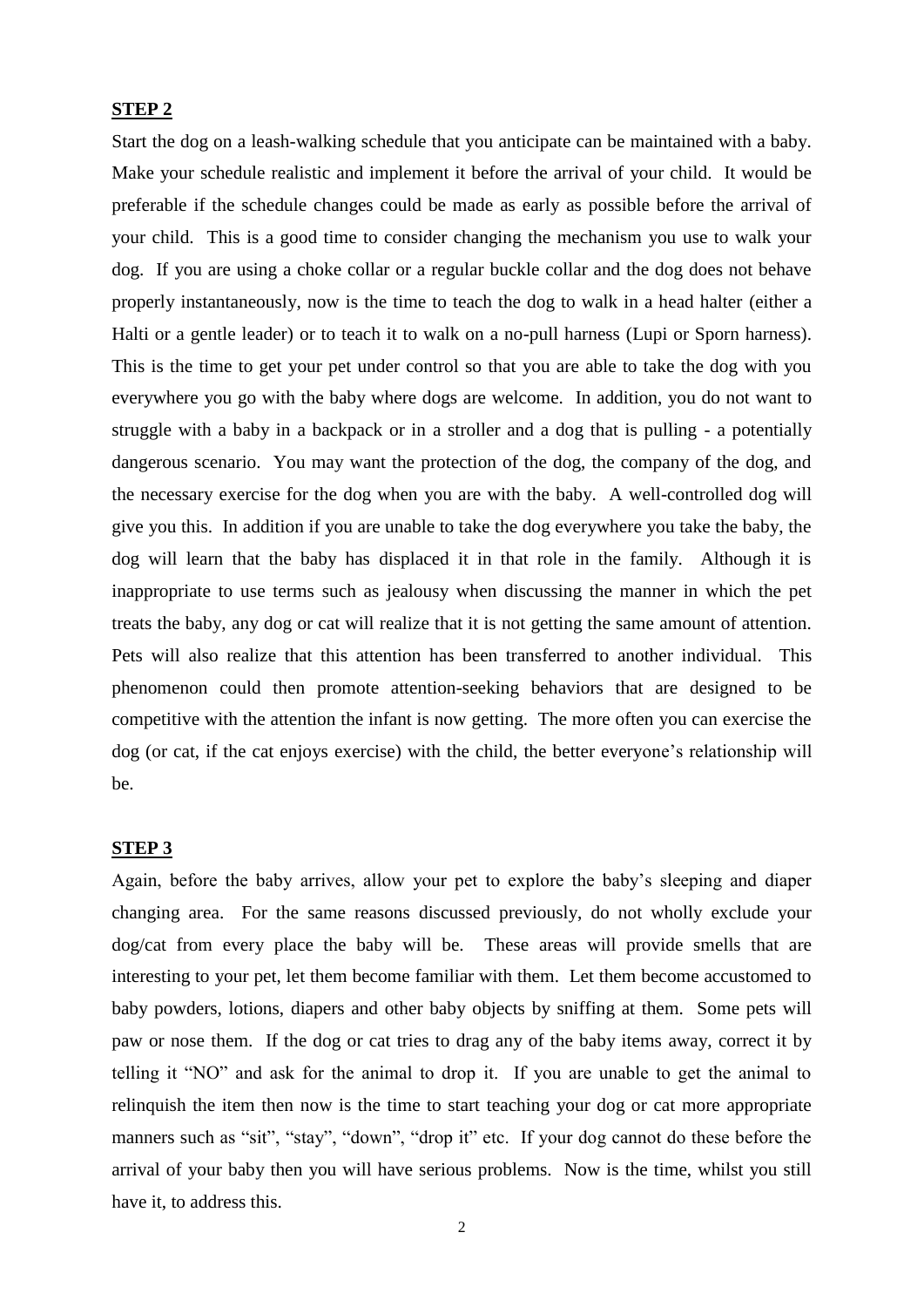Do not let your pet make a habit of sleeping in or on any of the baby's furniture. It will only seem like a further correction when you do not allow it once the baby arrives. Do however let t he animal become familiar with the area.

If your pet has stuffed toys, expect that it will think it can play with the baby's toys. If you are willing to wash these, there is nothing wrong from a health standpoint; however, the big problem will be that the dog may round up and take all of the infant's toys. As the baby ages the dog may drag the toys from the baby's hand. Babies can be unintentionally injured under such circumstances. It may be preferable to shift the dog to toys that do not closely resemble the toys the baby may have. Such toys can have different scents or sounds associated with them.

#### **STEP 4**

When the baby is born, have your partner (or whoever is caring for the pet at that time) take home some articles of clothing that the baby has used. This will teach the animal that these new clothing smells are part of its new repertoire, but also that there is an infant involved. Allow your pet to smell these items and leave them around the house. It is best to make arrangements for your pet to be cared for in your home in advance of the arrival of your new baby. This decreases your pets stress level. Being moved around or kenneled can cause fear and anxiety. The pet can then learn to associate the advent of this fear and anxiety with the arrival of a new baby.

#### **STEP 5**

When you first come home, have someone else hold your baby whilst you go in and greet the animals. Greet them exuberantly, your pets will have missed you. You may want to introduce any jumping dogs or dogs that are difficult to control on a leash. Your baby needs to be kept out of the way until everything is back to normal and the pets are calm again, this may take 15-30 minutes.

## **STEP 6**

Once the initial pandemonium has ceased you are ready to start formally introducing your pets to the new baby. Your partner should sit comfortably on the couch holding the baby. You can then be responsible for controlling and monitoring the pets. Allow your pet to smell the baby and explore. Pets should be leashed or otherwise restrained in case they make any sudden aggressive (or even nonaggressive) movements towards the baby. If the pet is fearful of the baby, talk to it gently, rub its ears, and encourage it to smell the infant. Do not hold or dangle the child in front of the pet, it may encourage the pet to lunge at the baby. If you are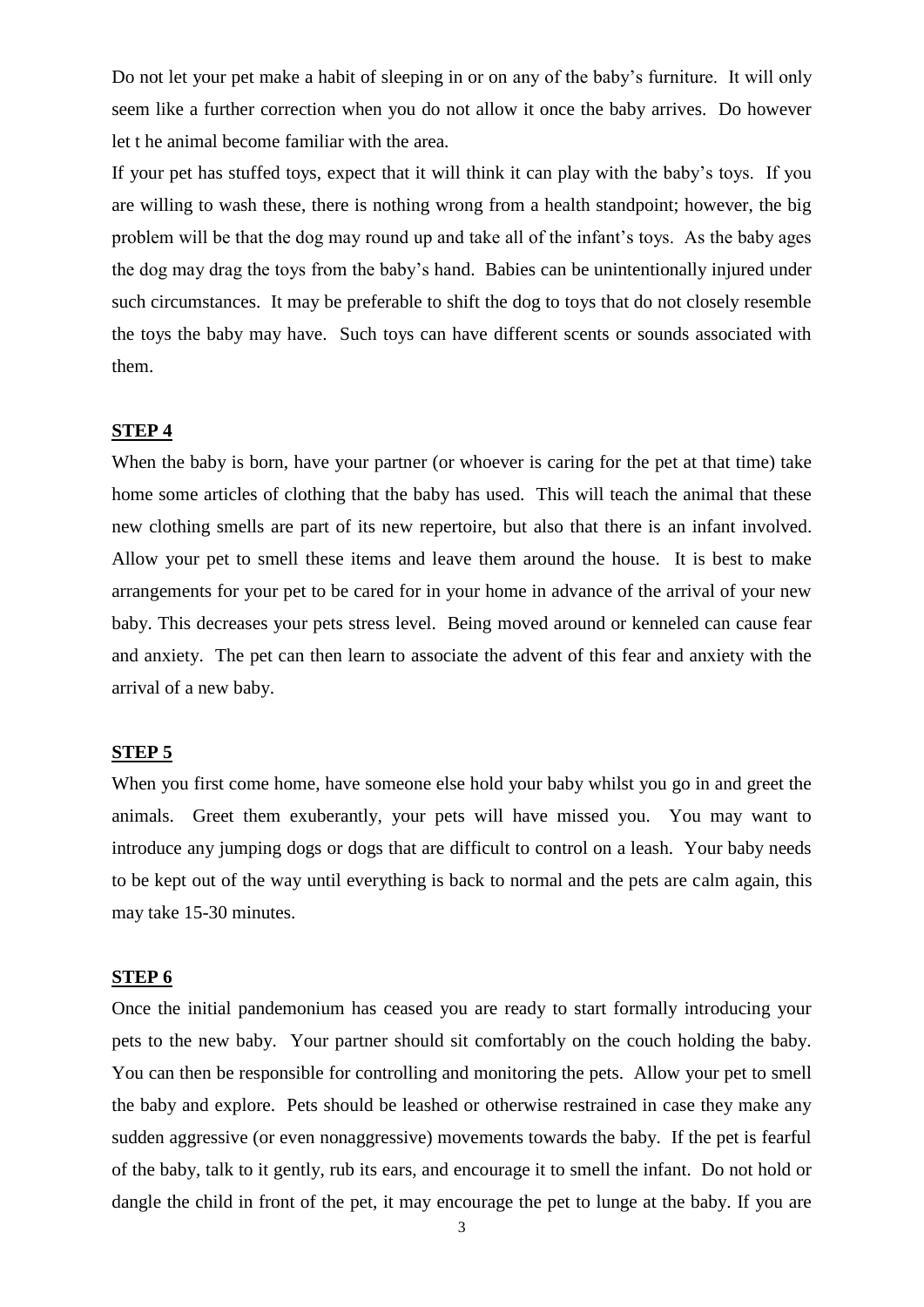alone, you can put a harness on the pet and tie the harness to solid, stationary pieces of furniture with a leash. You can then sit down at a distance where the pet can sniff the infant but not lunge. You can then still verbally reward your pet while enforcing this safe distance. Remember to be calm at all times. Although one lick may be acceptable, you should be able to tell the animal to stop instantly. If the animal is unable to respond to a verbal caution, licking is not acceptable. If the animal hisses or growls at the infant, you must be able to verbally correct these behaviors. If not, take the animal and put it into another room until it is calm. As soon as it is calm, you can try this again in the same circumstances. Do not reassure the pets that it is "okay" and that "mommy" and "daddy" still love them; any aggressive behavior towards an infant is not O.K. The animal must learn that if it wants favorable attention form you, it must behave in a favorable manner towards the newest addition to the family. If you have trouble getting the pet to calm down or respond to verbal commands (this may be especially true in cats) you can try using a water pistol. Squirt the animal as it begins to hiss or look aggressive. Remember that the point of any correction is to startle the animal so it aborts the behavior, and you can then reinforce a more appropriate *behavior*. The point of these corrections is not to terrify the animal. Corrections are best done in the first 30 seconds of the beginning of the behavioral sequence, and that sequence usually starts with a look. Cats' eyes usually become huge, the ears are move back, the hair is up, and the cat may arch its back, duck its neck and retract its lips or sound nasty.

## **STEP 7**

When there is only one spouse at home with the infant during the first few weeks, pets should be restrained or confined in the presence of the baby. If the pet is a dog it can be leashed at a distance as described above. The animal can still be close to the baby and be petted by you. Make sure that the full extent of the animal's reach, including the head and neck is at least one dog length away from the child. Cats are more difficult but many adjust well to harnesses and leashes: otherwise, many cats do not object to being banished from the room for short periods of time.

#### **STEP 8**

If, after 3 weeks or so, your pet accepts the baby with no untoward behavior, it can be unleashed. Regardless, the pet still needs to be closely supervised and observed. It is best if one spouse attends to the baby whilst the other attends to the pet. It is important that you and your spouse share these roles, rather than always doing the same one. For dogs that do not respond well to voice commands and for whom the baby is a strong stimulus, the dog should never be left alone with the child, even in passing, until the child can fend for itself. Please